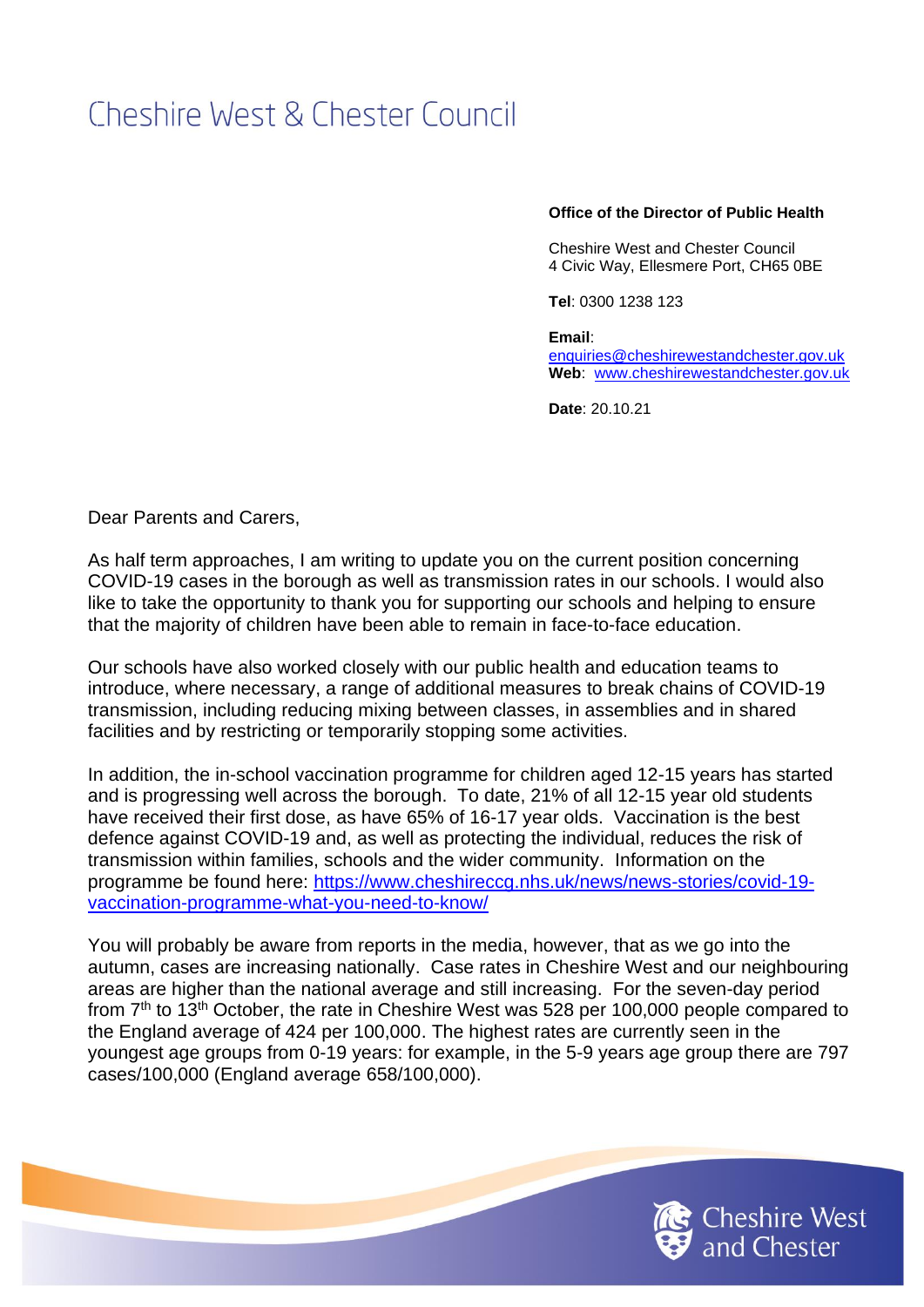## *New Guidance – Testing*

You may be aware that following concerns raised about potential in-school transmission linked to pupils who are household contacts of cases (and other contacts/household contacts), the Government has updated the schools' guidance.

The new guidance explains that local public health teams can now implement daily Lateral Flow Device (LFD) testing for secondary aged students in households where there is a confirmed case or for other close contacts (identified by NHS Test and Trace) while they wait for the results of their PCR test; and that they can advise primary schools to suggest this course of action to parents and carers, although in this case the decision is left to parental/carer discretion.

As long as the pupil's daily LFD test result is negative, they can continue to attend school as usual. If they test positive, however, they must self-isolate for 10 full days from the date of the positive test and they should obtain a confirmatory PCR test.

## *New Guidance – Director of Public Health Recommendation*

The new guidance can be applied in response to outbreaks/potential outbreaks or in areas of high prevalence. So far, we have recommended additional measures (e.g. face coverings in communal areas, restricted activities etc.) on a case-by-case basis, but in view of the high and rising case rates in the borough and in our neighbouring local authority areas, we are now advising our primary schools to suggest to parents and carers that if one individual in a household tests positive, any children in that household who attend school should:

- Take a PCR test (ideally on Day 3-5 after first exposure), **and**
- Take a daily LFD test for 10 consecutive days from the date of first exposure
- Continue to attend school provided that their test results (PCR and LFD) are negative
- Self-isolate for 10 full days from the date of the test if any of their test results are positive
- In the event of a positive LFD test result, obtain a confirmatory PCR test
- If the confirmatory PCR test is taken within the two days following the positive LFD result and PCR result is negative, the young person can return to school.

In the case of other contacts (identified by NHS Test and Trace), we will continue to advise on any additional testing measures on a case-by-case basis.

LFD Test Kits are available:

- Online [Order coronavirus \(COVID-19\) rapid lateral flow tests -](https://www.gov.uk/order-coronavirus-rapid-lateral-flow-tests) GOV.UK (www.gov.uk)
- From community pharmacies [Regular rapid lateral flow coronavirus \(COVID-19\) tests](https://www.nhs.uk/conditions/coronavirus-covid-19/testing/regular-rapid-coronavirus-tests-if-you-do-not-have-symptoms/)  - [NHS \(www.nhs.uk\)](https://www.nhs.uk/conditions/coronavirus-covid-19/testing/regular-rapid-coronavirus-tests-if-you-do-not-have-symptoms/)
- From certain Cheshire West and Chester Council test sites
	- o Stanney Oaks Leisure Centre, Ellesmere Port
		- o The Dingle Centre, Winsford